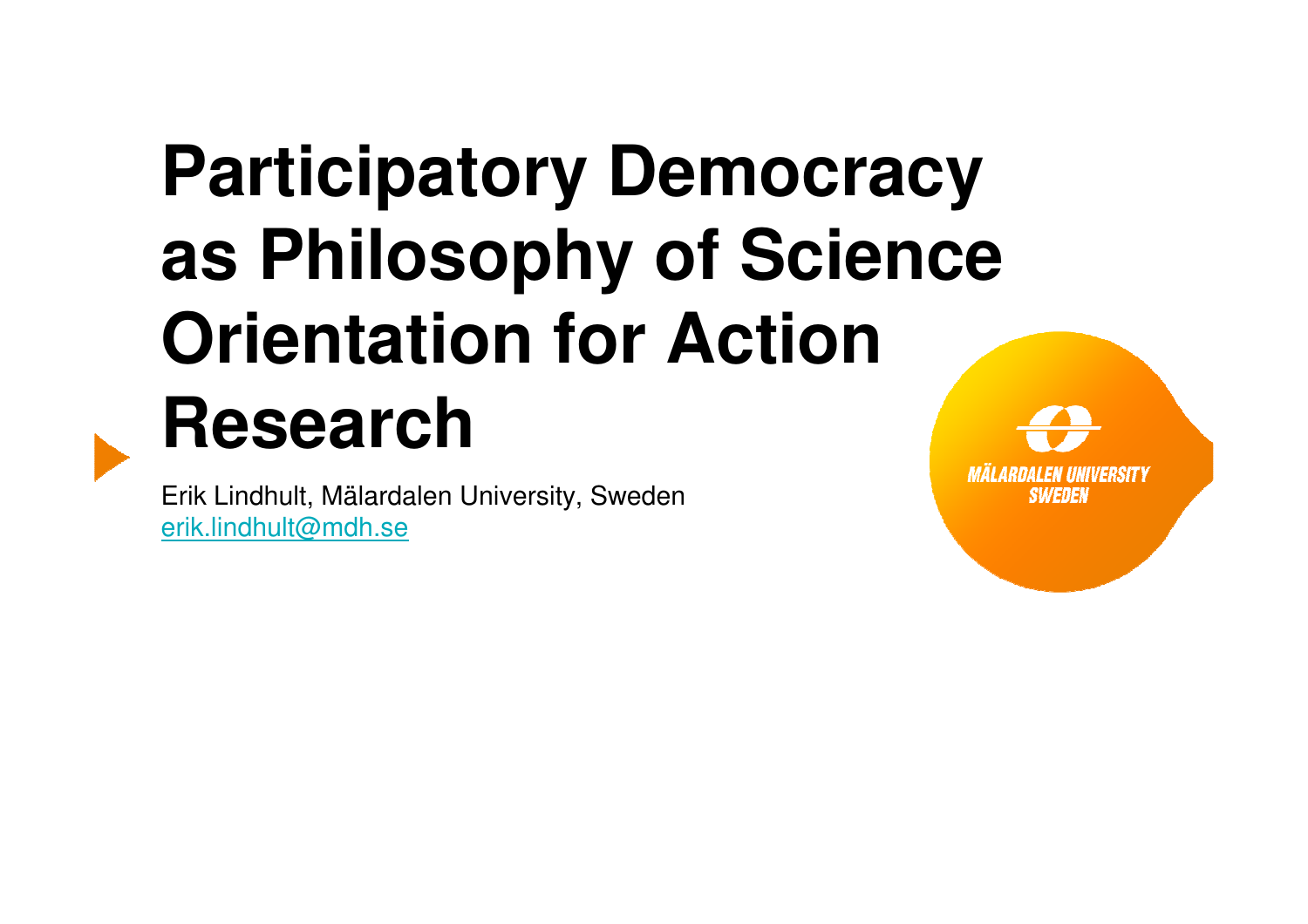

#### Background

- Experience from working with Scandinavian •"dialogue democratic" approach to change work and action research (broad participation of concerned, democratic dialogue, dialogue conferences, networks, development coalition/partnerships, dialogic action research)
- •Dissertation "Management by Freedom"
- Using theory of participatory democracy as change •theory
- Also science based on participatory democracy so as •not restrict the participatory approach
- There are democratizing ambitions in the action •research/interactive research tradition
- •We live in democratic cultures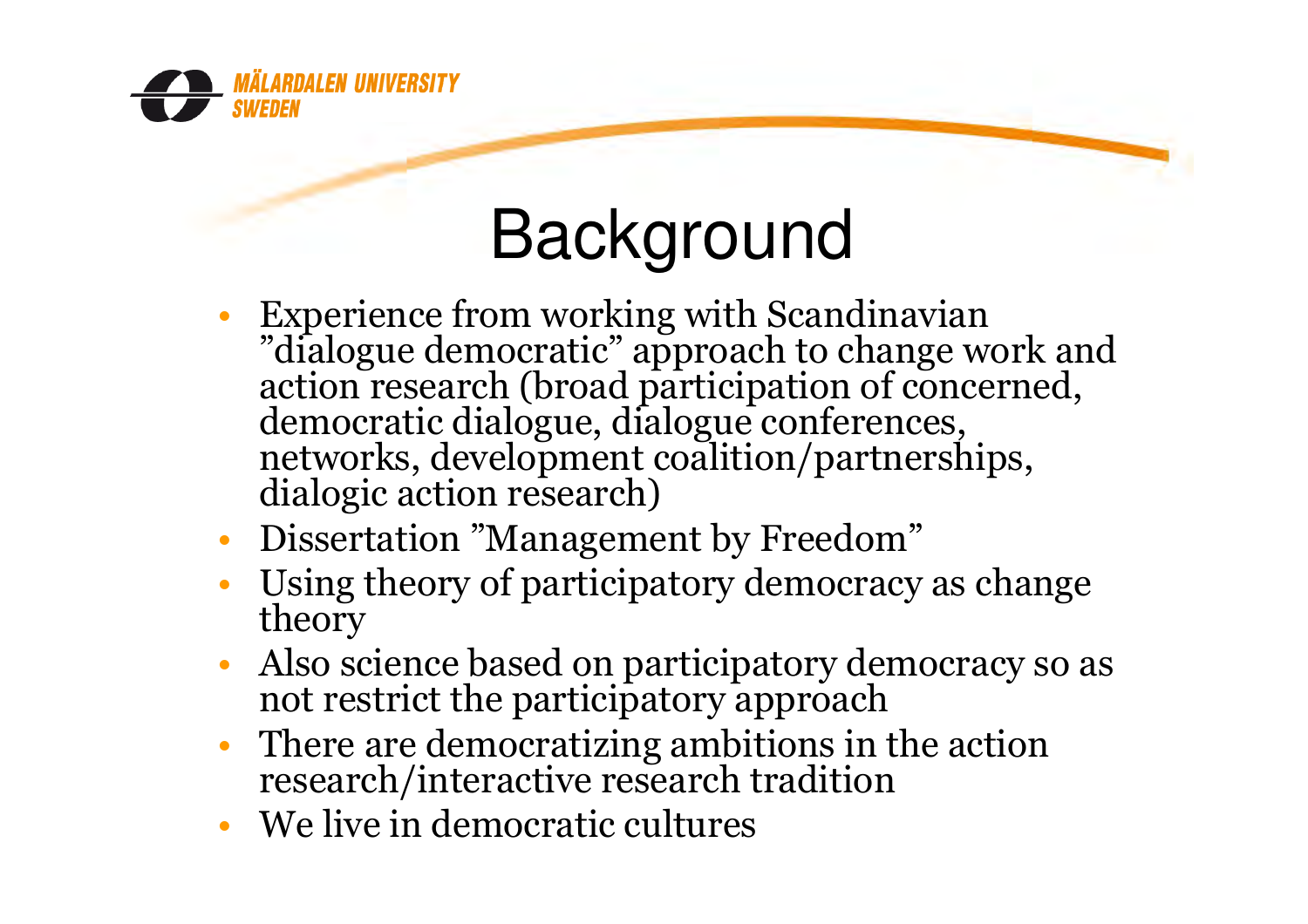

### Problems of practice

- •• Dominance of positivitist/non-democratic<br>practice of science in Academia – action practice of science in Academia – action research still marginal
- •• Also in society – capacities for research are<br>unknowledged/repressed unknowledged/repressed
- •• Philosophical backing of participatory action<br>Presearch in democratizing science need to be research in democratizing science need to be strengthened3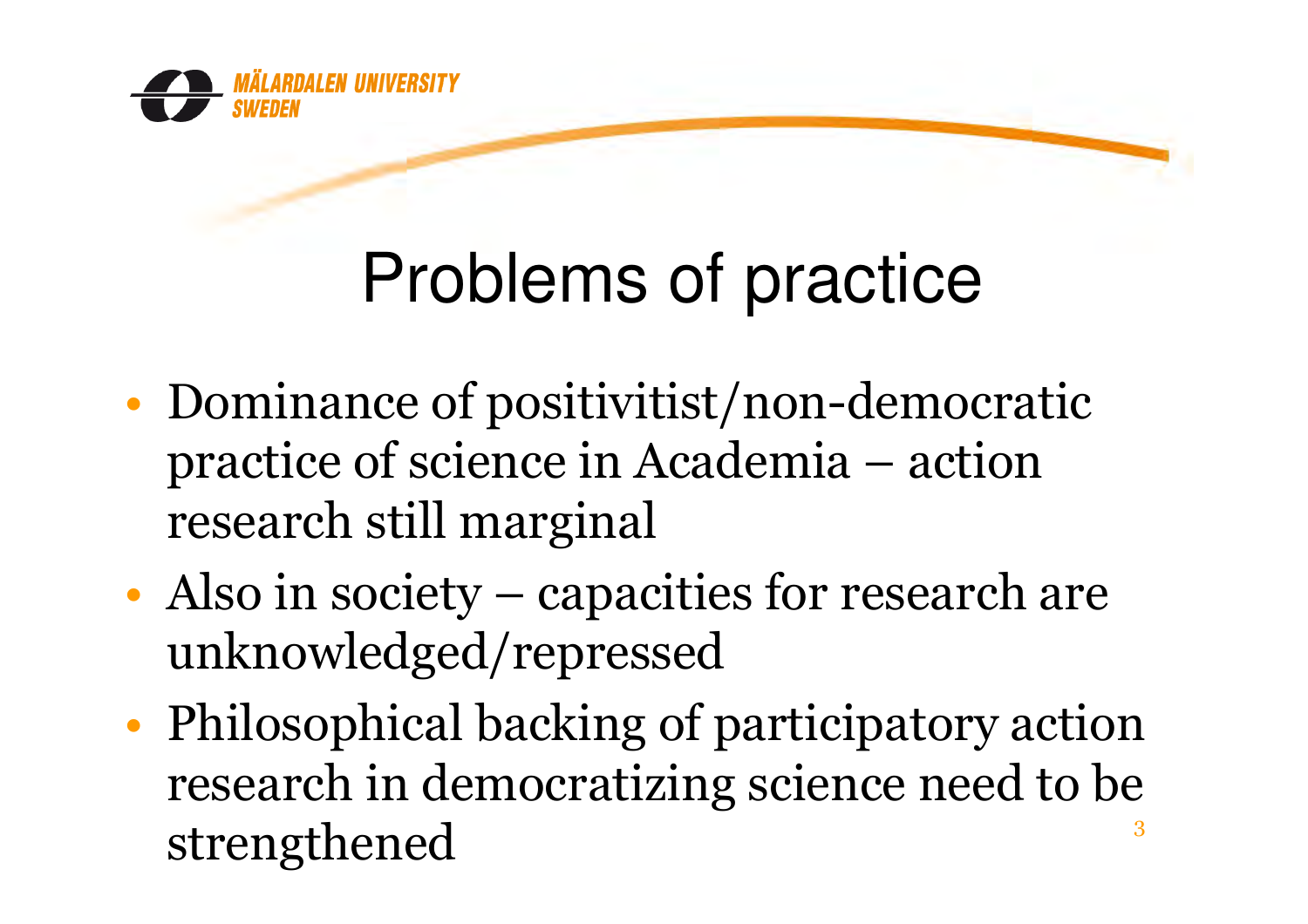

# Issue: Moving towardsdemocratic scientific inquiry

- •Going democratic – advantage or risk?
- •• Is it a **scientific** advantage or risk?
- •• Which are the arguments for its advantage?
- • My claim: Participatory democracy can be used as a philosophy of science point of departure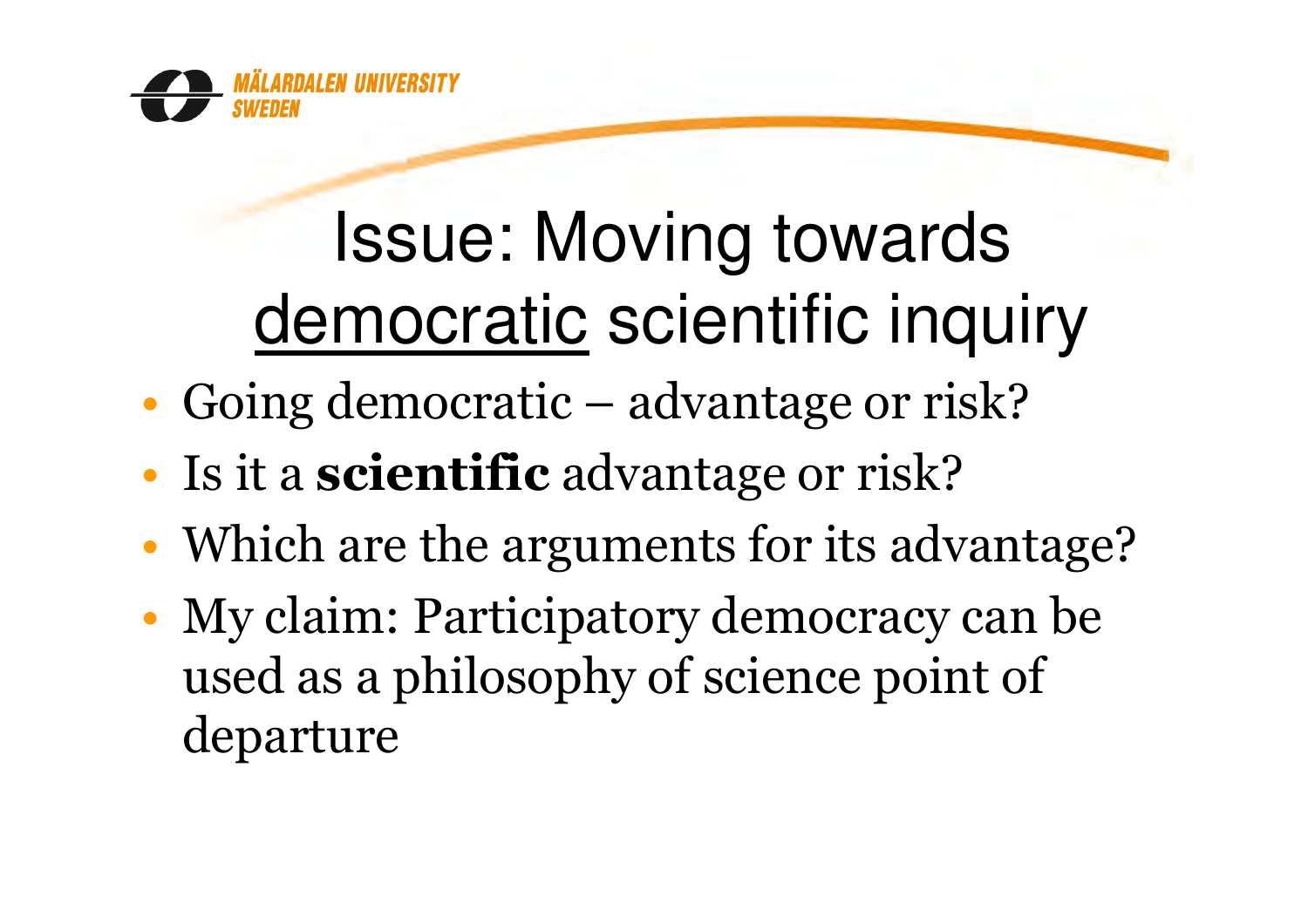

## The point of the article

- •• Exploring the arguments for using<br>narticinatory democracy as philoso participatory democracy as philosophy of science point of departure
- • Realizing it in academic-societal context  $-$  The case of building a national/international<br>educational platform for PAR in Sweden educational <sup>p</sup>latform for PAR in Sweden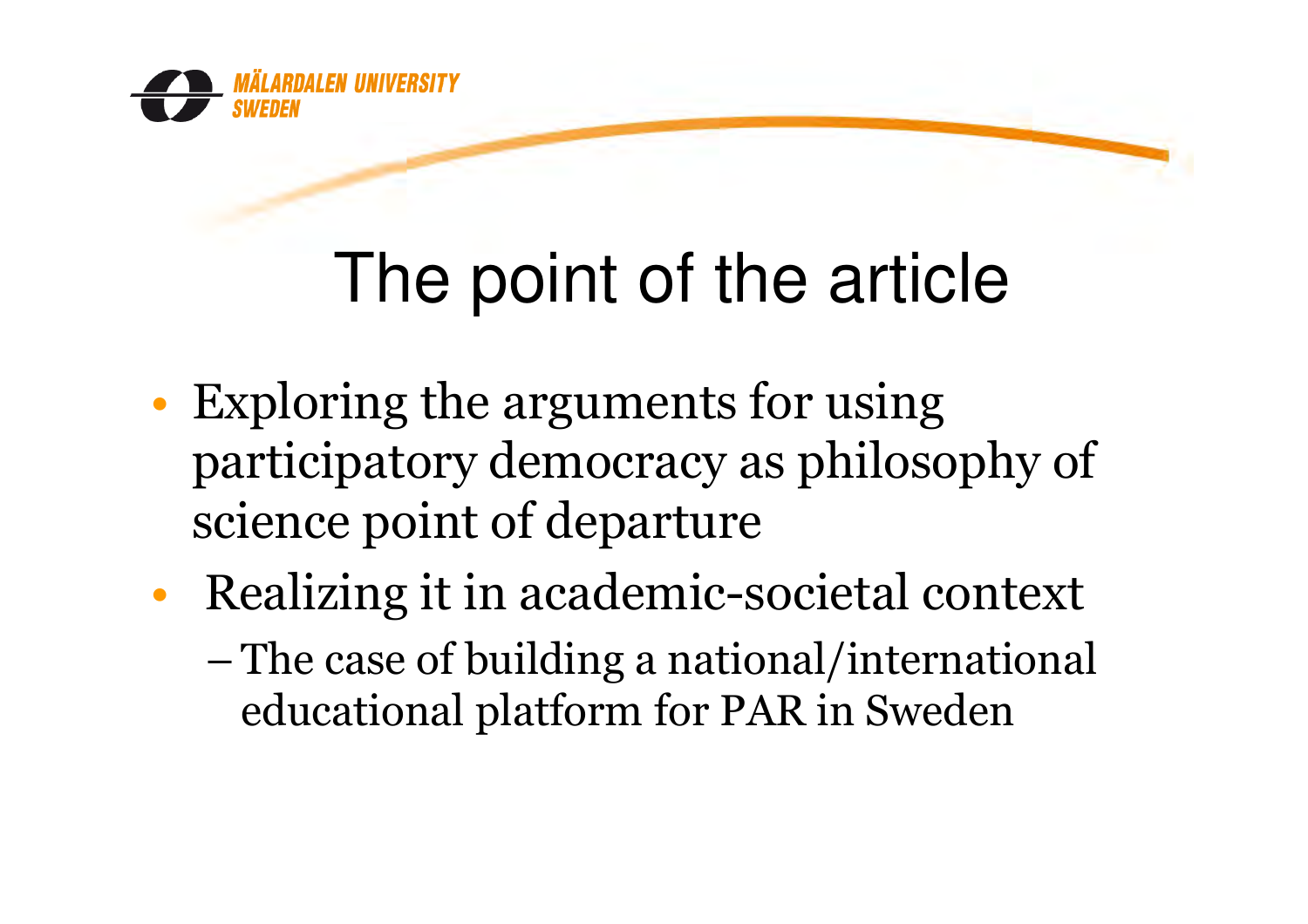A participatory democratic philosophy of science – basic assumptions

- •Everybody a source of knowledge,<br>learning and inquiry  $(e, \mathbf{F}^{\text{ell}})$ learning and inquiry (e.g. Follett)
- •• Democratic interaction, practices and<br>virtues favour good science (e.g. "Creative virtues favour good science (e.g. "Creative democracy – the task before us", Dewey, 1955)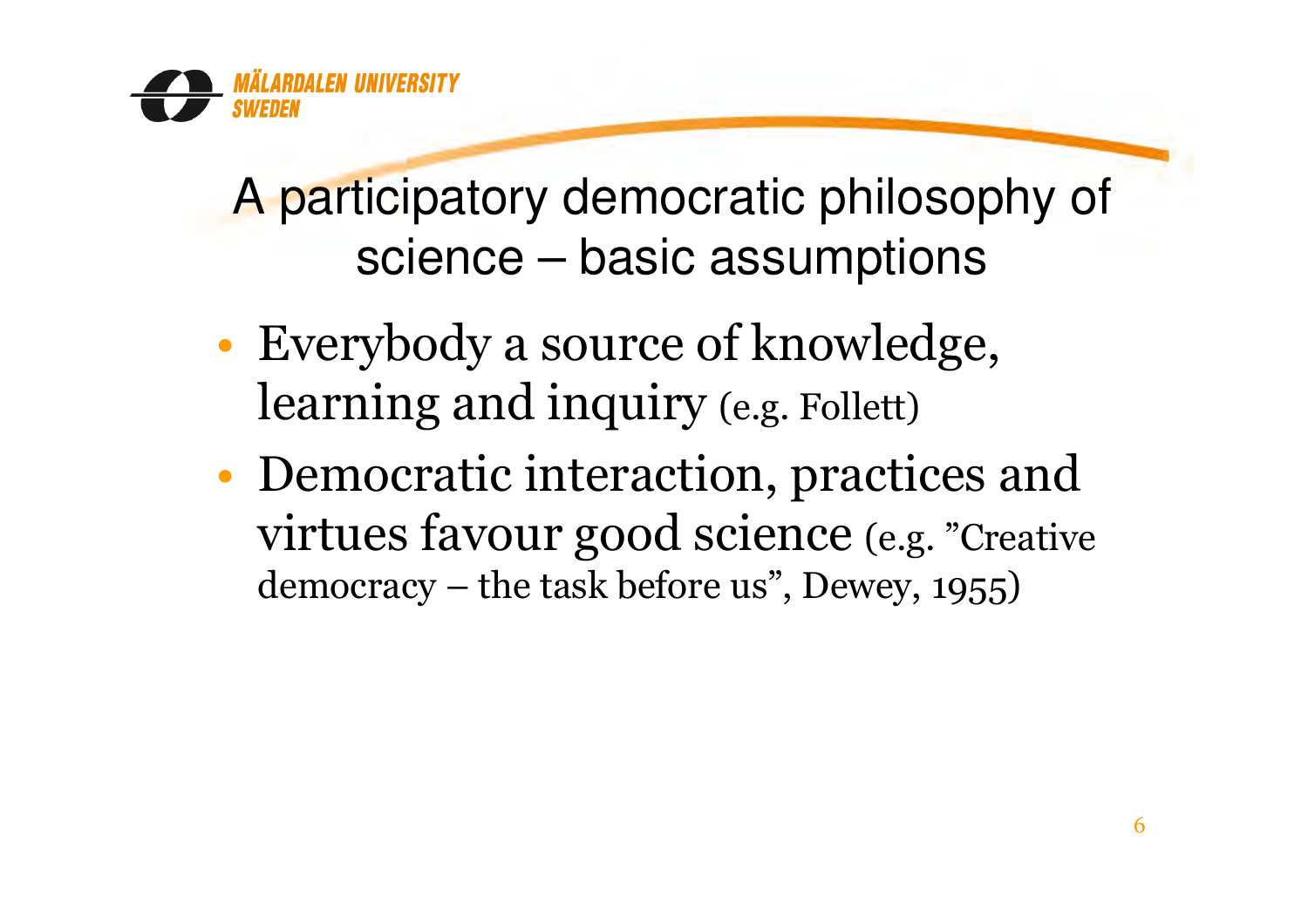

#### The arguments (e.g Gustavsen, 1992)

- •Empirical – evidence that it works in practice
- • Epistemological – character and distribution of knowledge and scientific inquiry
- •• Moral – values, normative choices and virtues<br>inherent in science inherent in science
- •Institutional – institutional and cultural<br>dimensions of science dimensions of science
- •• Political – power and politics inherent in<br>science as "truth politics" science as "truth politics"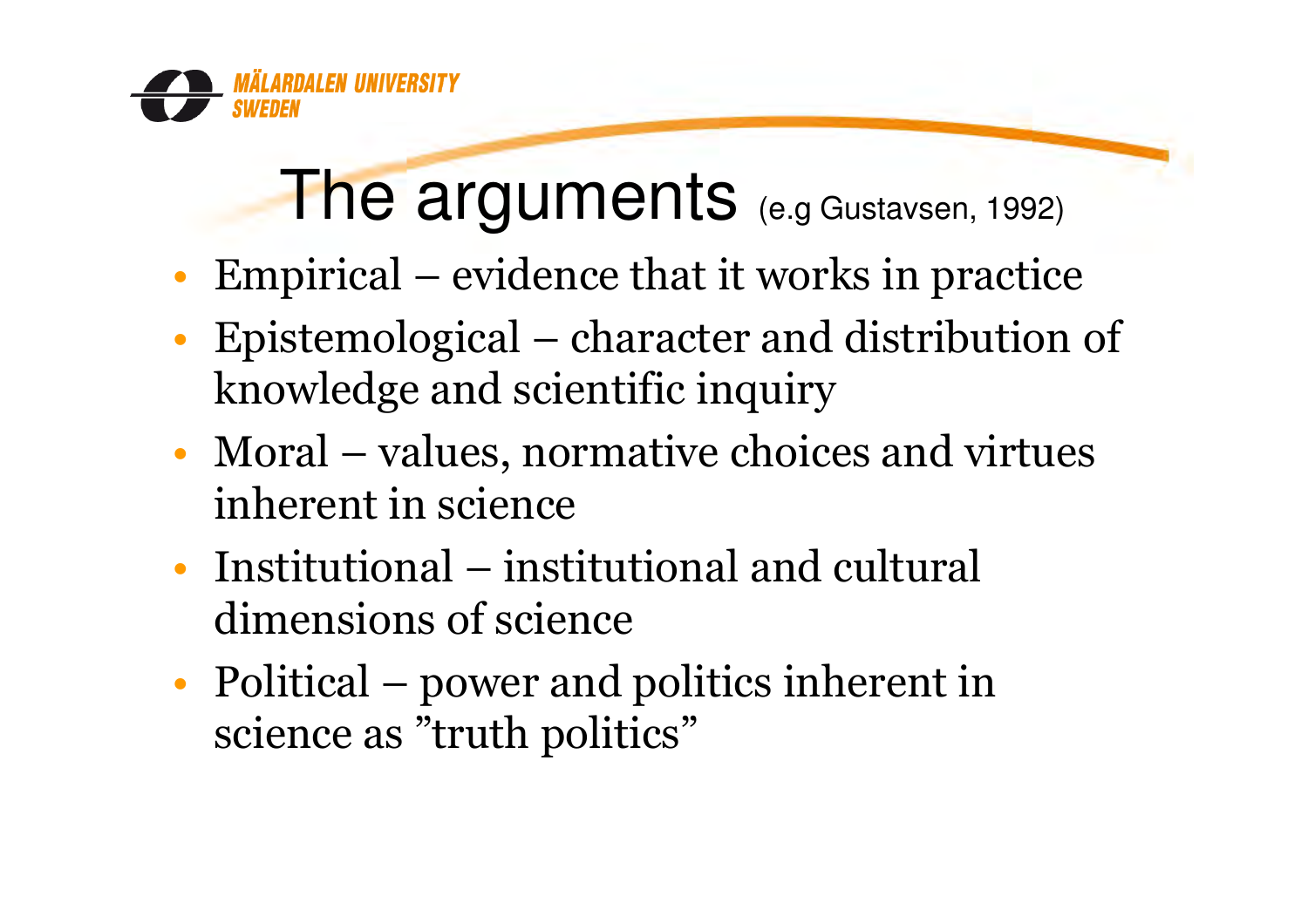

## Empirical argument

- •• People are knowledgeable and have a<br>Capacity for inquiry and problem solvi capacity for inquiry and problem solving
- •• Commitment to ideas require influence<br>(democratic legitimation) (democratic legitimation)
- •Evidence that scientific inquiry benefits<br>from broader participation (e.g. the action from broader participation (e.g. the action research tradition)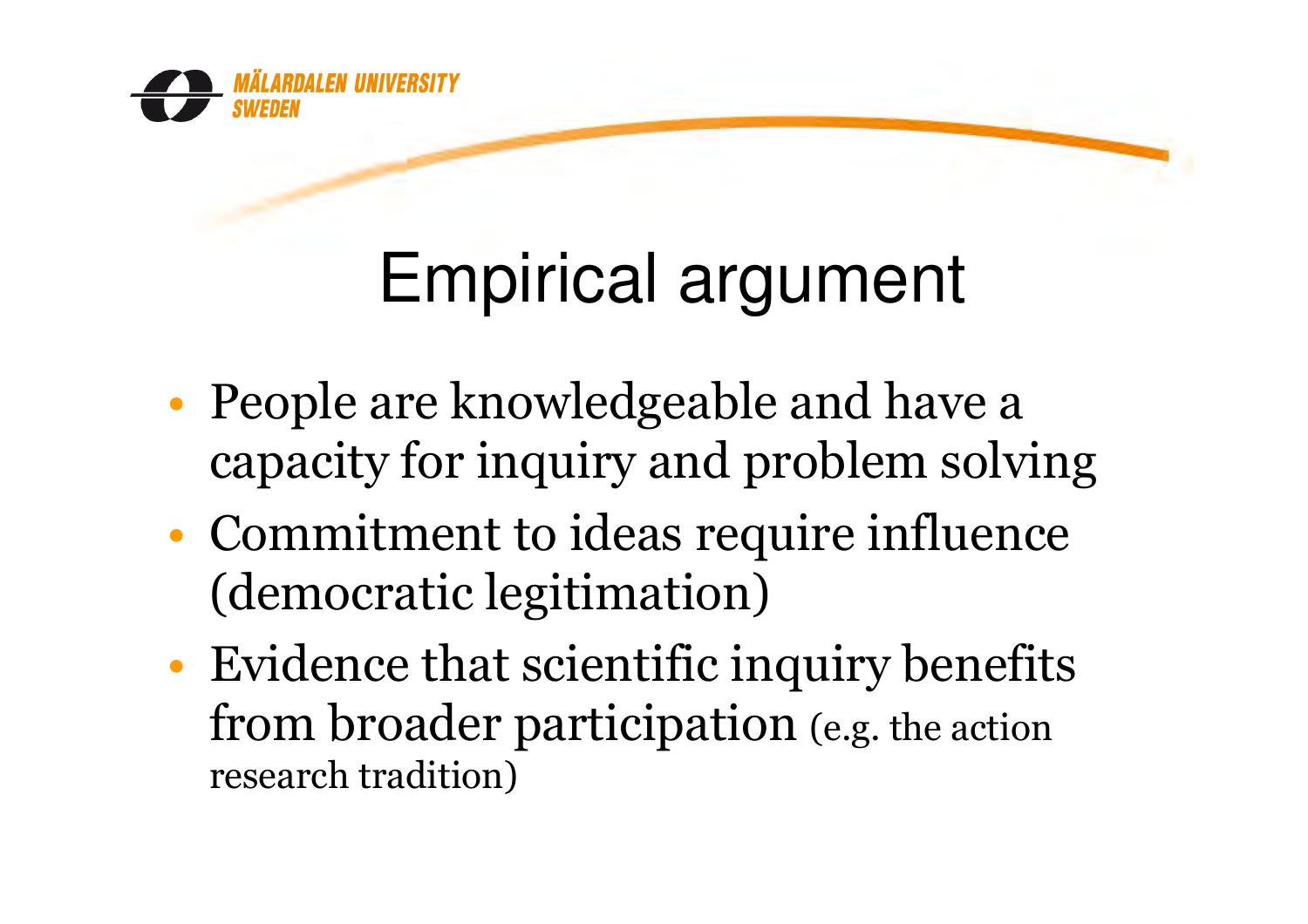

# Epistemological arguments

- •• Character, distribution and availability of<br>knowledge knowledge
- •• Practical, experiential, tacit knowledge
- •• Relevance of knowledge
- •Significant knowledge among practitioners
- • Inquiry: wider opportunity for experimentation and validation (discursive, pragmatic, dialectic) through participation
- •Knowledge is local and contextual
- • Social intelligence through democratic praxis (Dewey)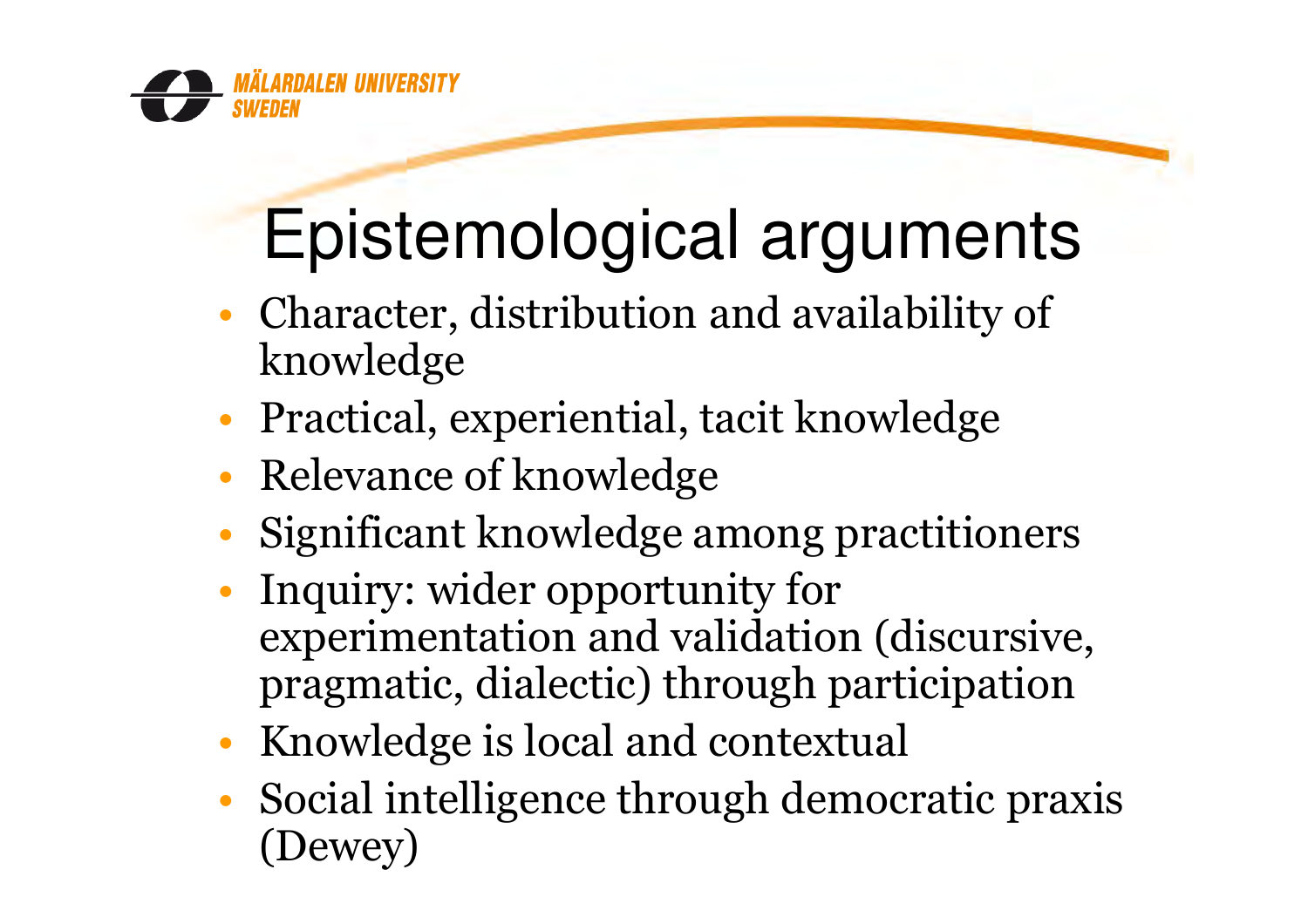

#### Moral arguments

- •• Inherent moral choices and values in science<br>• Praxis basis: Knowlodge – buman interasts
- •• Praxis basis: Knowledge – human interests<br>(e.g. Habermas) (e.g. Habermas)
- •• Discourse ethics – democratic legitimation<br>• Often associated activities in social inquiry
- •• Often associated activities in social inquiry<br>(Dewey) (Dewey)
- •• Theories construct people/social situations<br>in certain ways (as "citizens or "cogs") in certain ways (as "citizens or "cogs")
- •• Which truth would we like to <u>make</u> true? E.g<br>mechanistic or humanistic organizations mechanistic or humanistic organizations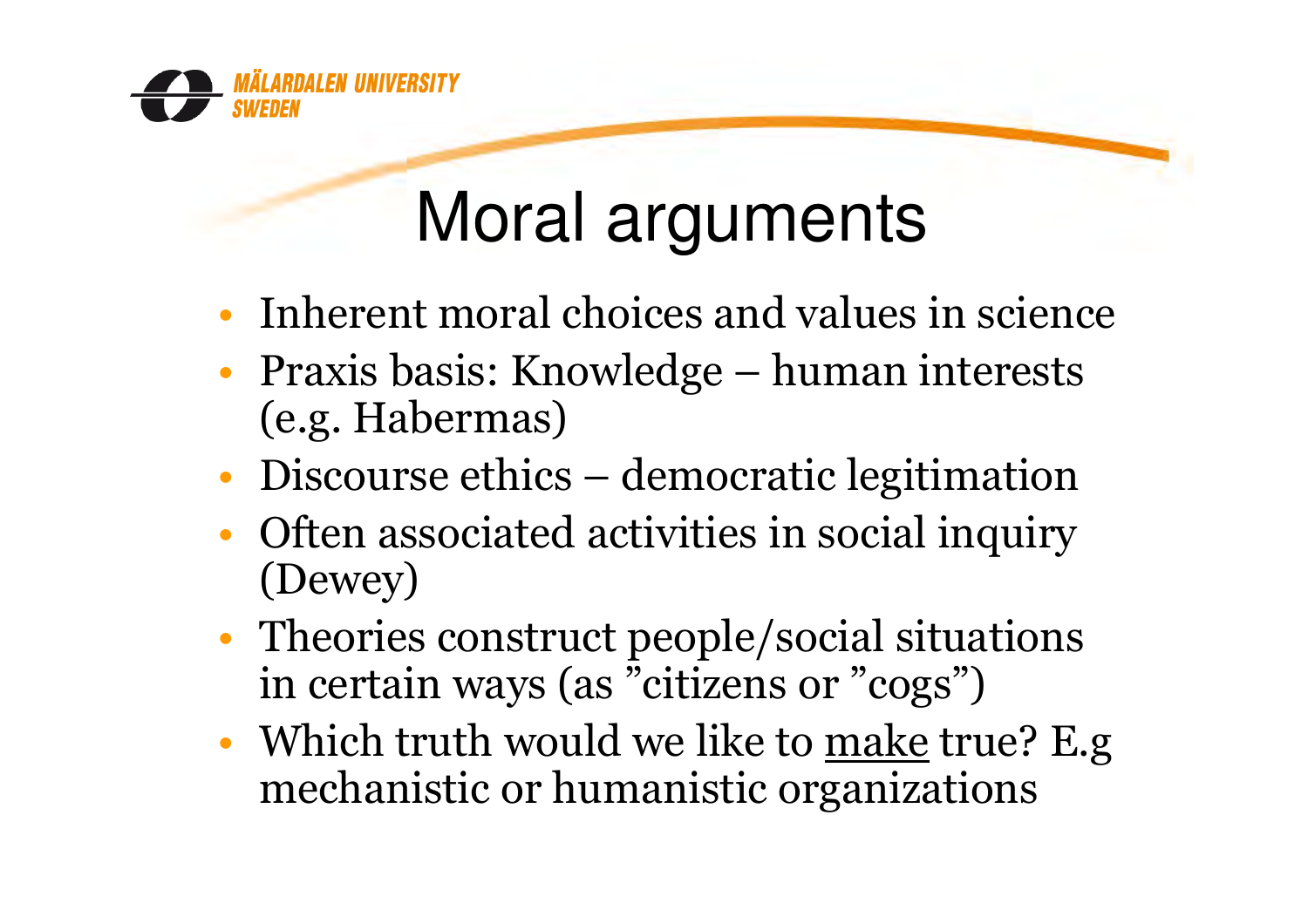

### Institutional arguments

- Practical force of democratic legitimation in democratic •cultures
- • Democracy – a right to choose/create the theory which is to prevail in my praxis
- $\bullet$  Truth is plural and based on tradition, we must develop "truth for us" compatible with our values and institutions
- • Integrational function – common efforts, not fragmented resesearch
- Comprehensive reform perspective (general interest) –<br>common value basis providing direction for research  $\bullet$ common value basis providing direction for research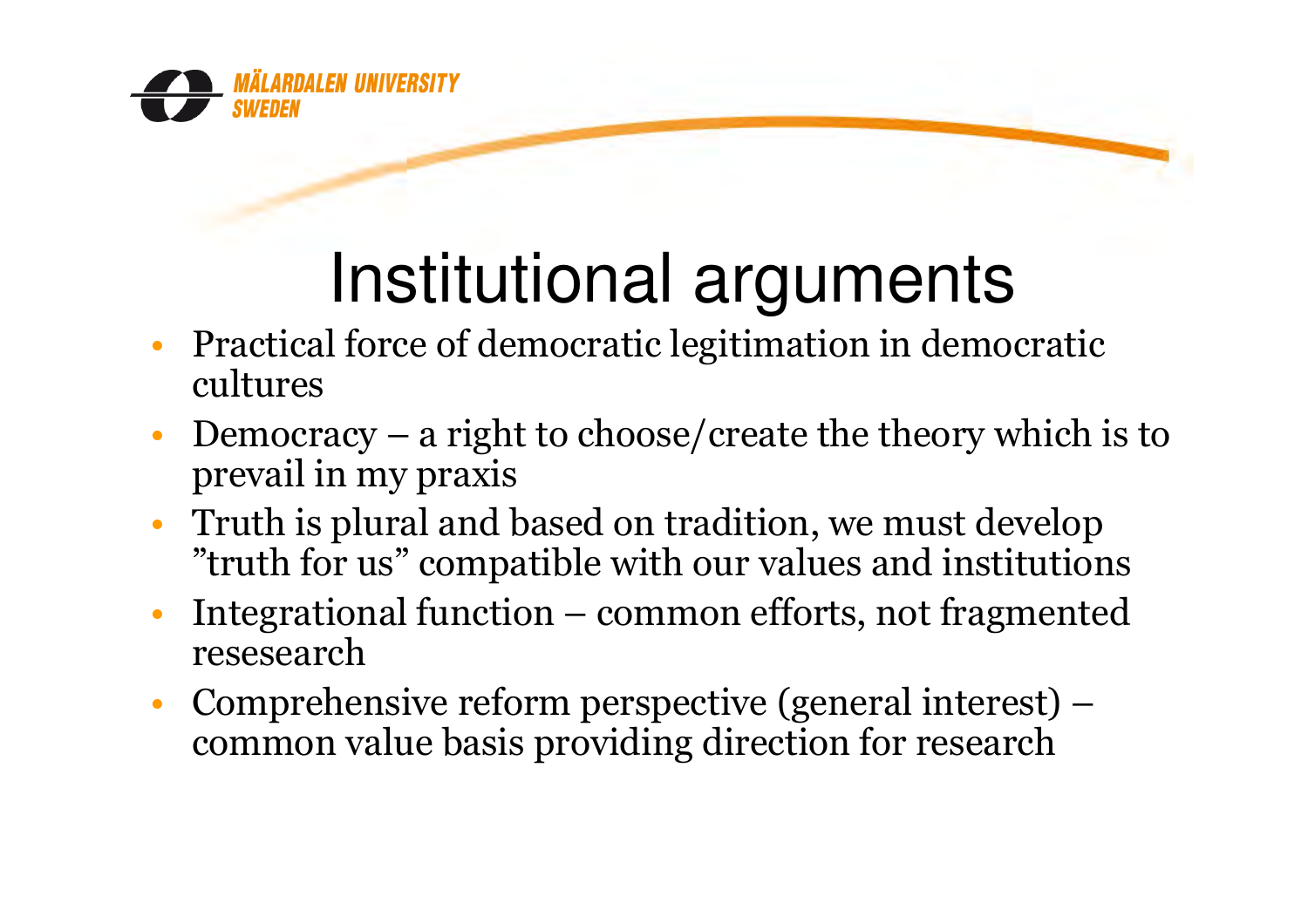

#### Political argument

- •Replace rule of men with the "gentle rule of truth" (Bacon)
- •. "The inquiry is precisely a political form  $-$  a form of power management and exercise that, through the indicial management and exercise that, through the judicial institution, became, in Western culture, a way of authenticating truth, of acquiring and transmitting things that would be regarded as true. The inquiry is a form of knowledge-power." Foucault (2001: 52)
- $\bullet$  Distinguish coercive from non-coercive forms of power (Follett (1930): "power-over", "power-with")
- • Participatory democracy: management of common affairs minimizing the use of coercive powers, instead using "power-with"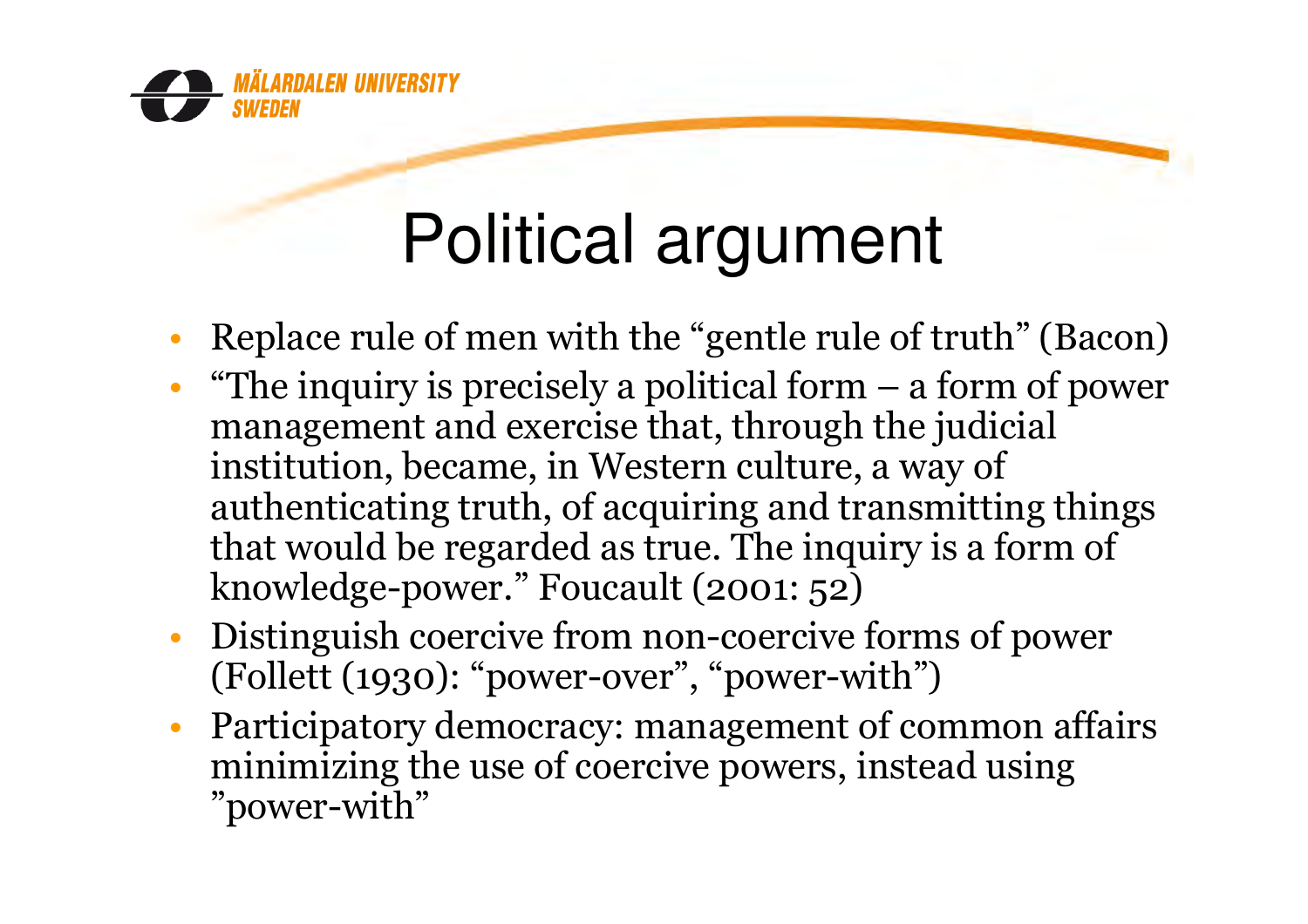

## Political argument: veritocracy

- •• Truth not only "enlightenment"/emancipation<br>from nower from power
- •• Rule by truth not free from power but a<br>particular managing approach  $-$  "veritor" particular managing approach – "veritocracy"
- •• Tensions between veritocracy (e.g. as<br>technocracy) and democracy technocracy) and democracy
- •• Develop more democratic rule by truth; e.g.<br>science empowering practical knowing and science empowering practical knowing and capacities of inquiry of people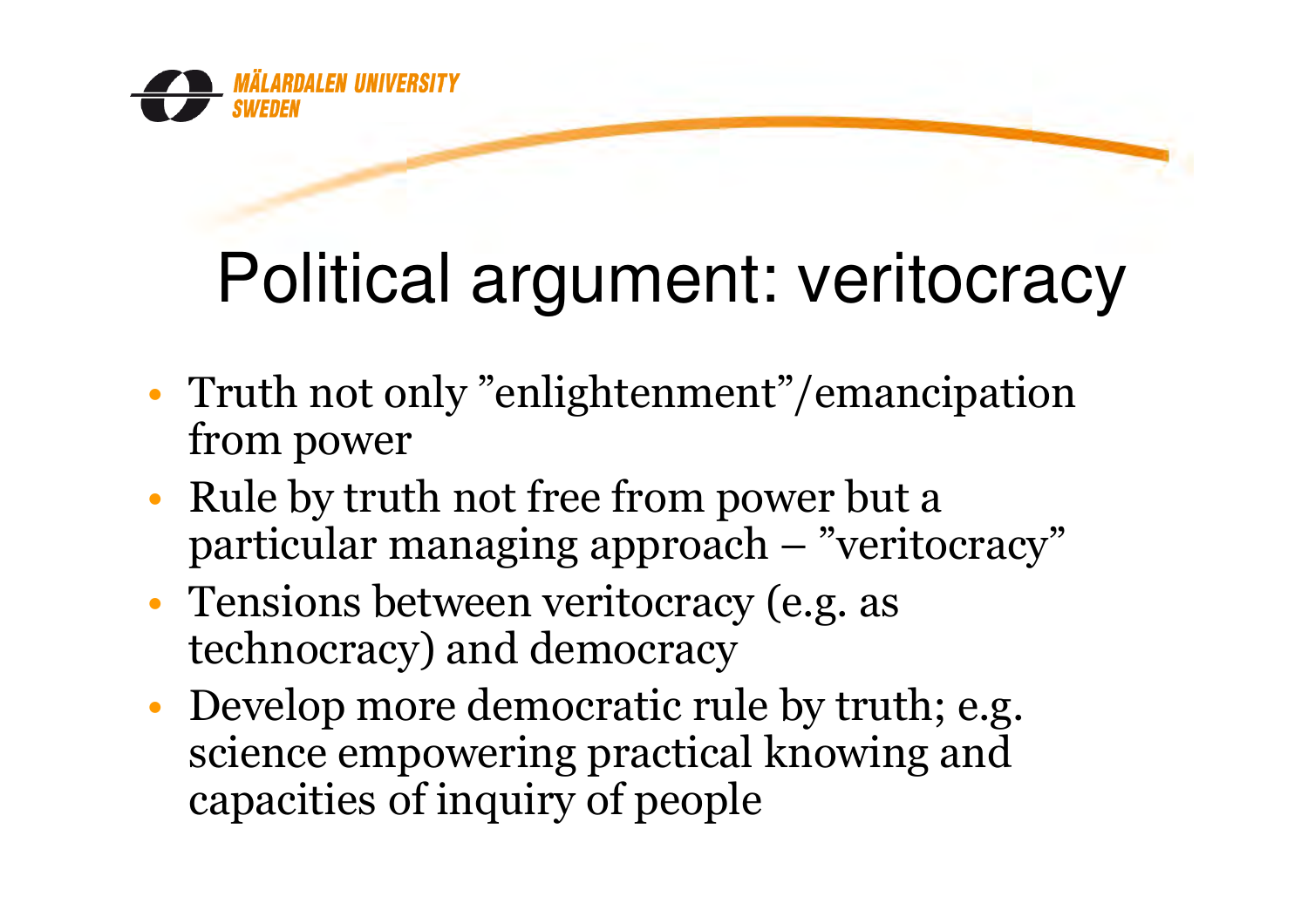

#### Relations between veritocracy and democracy

| Veritocra Democracy                                        | Limited participation                                                               | Extensive participation                                                                                |
|------------------------------------------------------------|-------------------------------------------------------------------------------------|--------------------------------------------------------------------------------------------------------|
| Oracle, few experts, one truth, truth<br>as governing laws | Expert rule, technocracy<br>(Plato, Saint-Simon, Taylor,<br>Weber), elite democracy | Will/virtue democracy (e.g.<br>Rousseau)                                                               |
| All can judge, all are<br>knowledgeable,                   | Competitive, oligopolistic<br>(Michels, representative)<br>systems)                 | Discursive or interactive<br>democracy (Dewey,<br>Habermas), partly liberal<br>democracy (pluralistic) |
| Scepticism, rhetoric, plural truths or<br>no truth         | Ordering ruler (Hobbes)                                                             | Postmodern democracy?<br>(Rorty, Gergen)                                                               |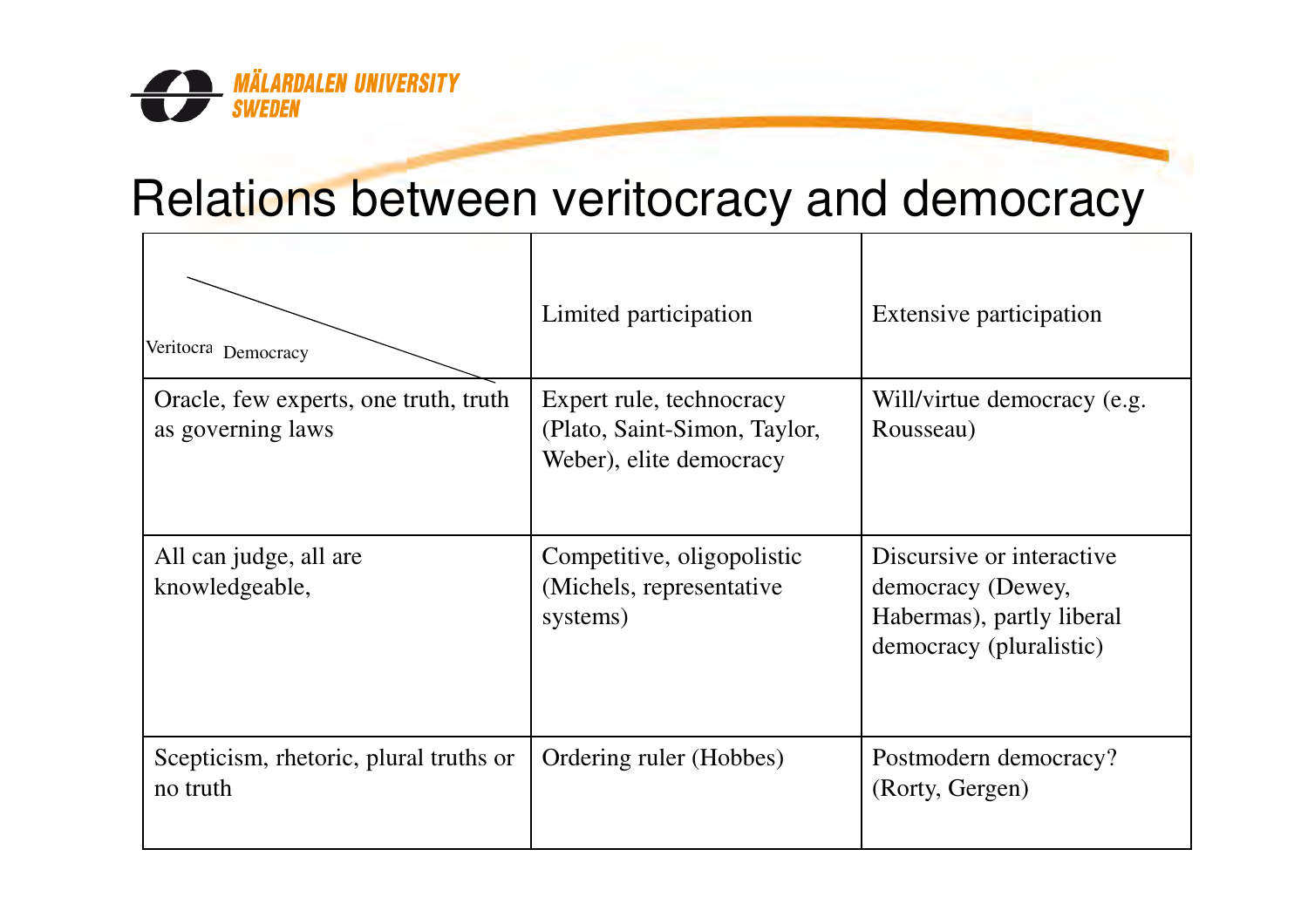#### **How realize the arguments in**  MÄLARDALEV UNIVERSITY<br>SWEDEN<br>SWEDEN **practice?**

- Embed them in your own self-reflective practice (1st person)<br>— understanding of being "scientific" and relating to others understanding of being "scientific", and relating to others
- Guide for research groups (2nd person) democratic<br>dialogue as core medium dialogue as core medium
- Supportive institutional setting (3rd person) often more<br>or less restricting by dominant scientific philosophies and or less restricting by dominant scientific <sup>p</sup>hilosophies and practices, and academic governance systems
	- How build a broader educational plattform for PAR which has<br>institutional impacts? the case of SPARC PhD/research educ institutional impacts? - the case of SPARC PhD/research education program development "Democratic knowledge and change processes" in Sweden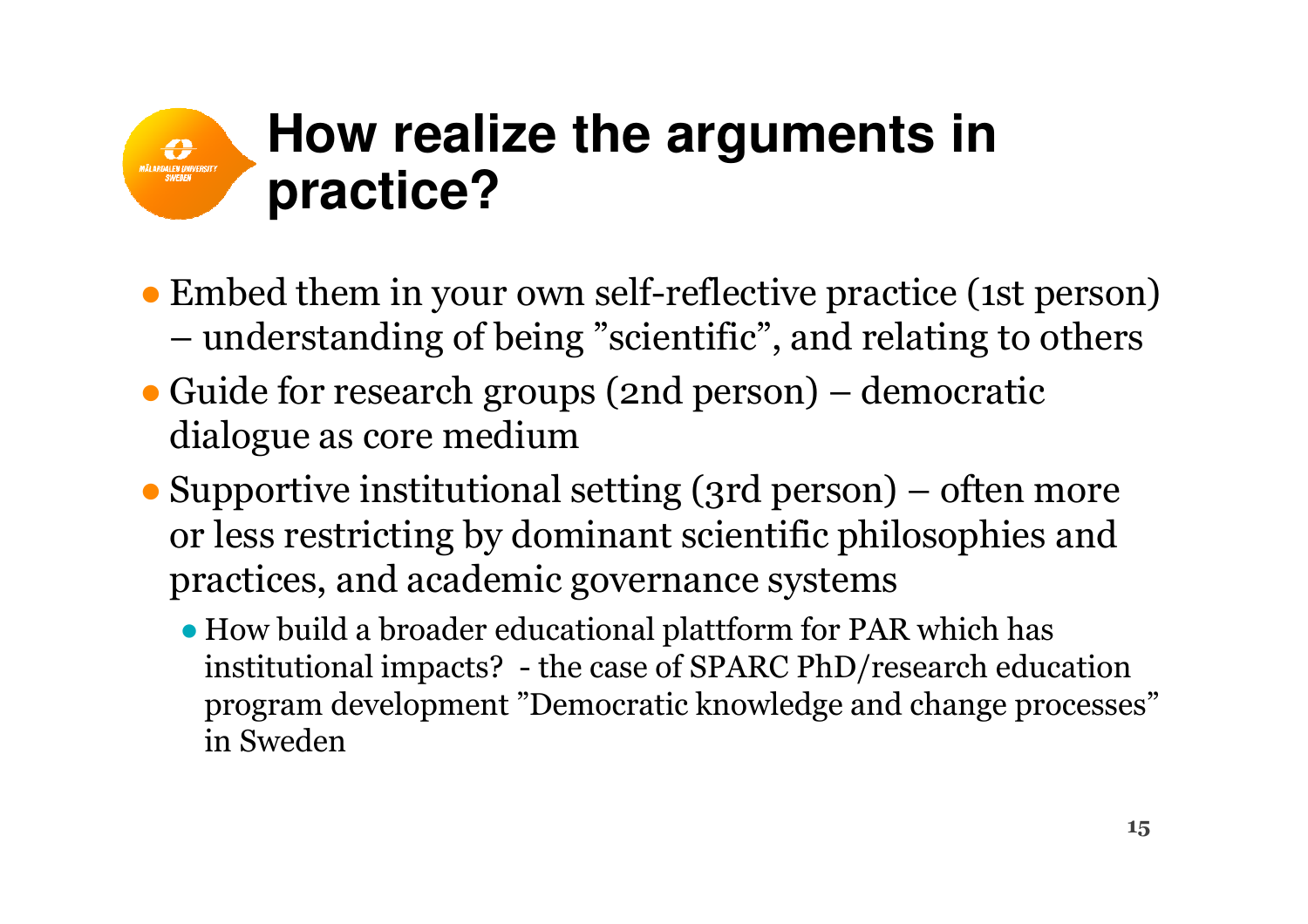#### **National/international PAR educational program**

- Initiative to build an educational platform in Sweden by SPARC<br>(Swedish Participatory Action Research Community) since 2010 (Swedish Participatory Action Research Community) since <sup>2010</sup>
- Emergent program through giving courses in collaboration with interested universities and popular higher education schools (bota interested universities and popular higher education schools (both academic and non-academic participants)
- Network based research school under development
- In process: 7-8 universities, Mälardalens University as hub, labour union, municipalities and other organizations with PAR competence and research interest
- International links and supports with leading action researchers/action<br>research centers (e.g Mary Brydon-Miller, David Coghlan) research centers (e.g Mary Brydon-Miller, David Coghlan)
- ●Building links to international networks (e.g. ALARA)
- Political supports? (ministery discussions)

MÄLARDALEN UNIVERSITY<br>SWEDEN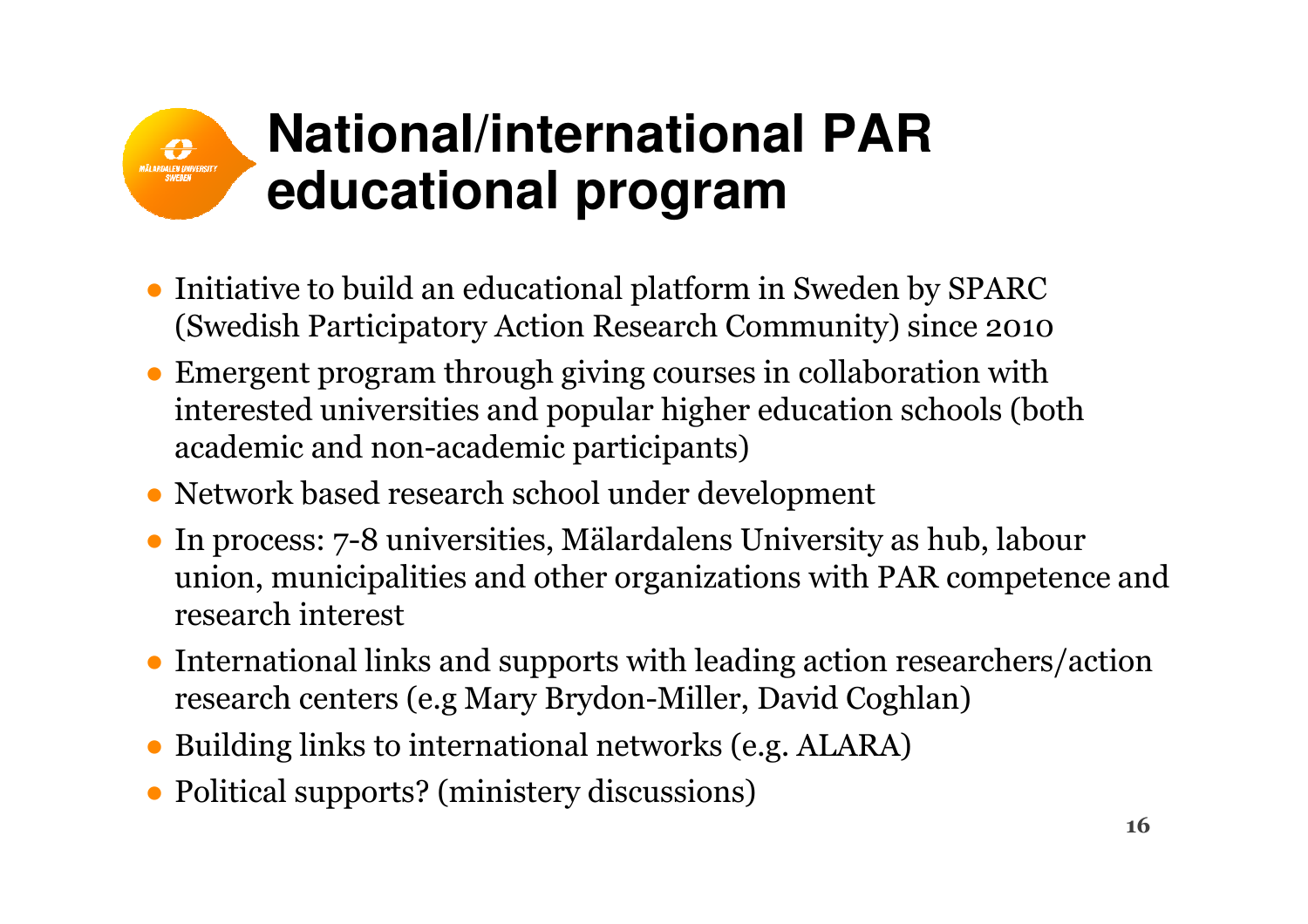

#### **Realizing the arguments in SPARC educational program**

| <b>Philosophy of</b><br>science<br>arguments | <b>Potentials</b>                                                                                   | <b>Challenges</b>                                                                                                         |
|----------------------------------------------|-----------------------------------------------------------------------------------------------------|---------------------------------------------------------------------------------------------------------------------------|
| <b>Empirical</b>                             | Disseminating and increasing<br>knowledge of potentials of<br>democratized research                 | Reach out to those with learning needs,<br>resources for giving courses and run<br>program                                |
| Epistemological                              | Mobilizing ditributed knowledges<br>and intelligences                                               | Non-democratic philosophies of science,<br>unacknowledged/repressed knowledges<br>and intelligences                       |
| <b>Moral</b>                                 | High performing democratic<br>system of research<br>commendable/right                               | Broad commitment and partnership as<br>moral force among academic and social<br>actors                                    |
| <b>Institutional</b>                         | Embed democratic values and<br>praxis in society also in science,<br>Mode 2 production of knowledge | Institutional leadership and<br>entrepreneurship, institutional (mis-)fit, e.g.<br>academic governance and carrier system |
| <b>Political</b>                             | More democratic "veritocracy",<br>empowering practical knowing<br>and inquiry capacity of people    | Conceptions and practices of truth,<br>knowledge, science restricts democracy -<br>paradigm reflection needed             |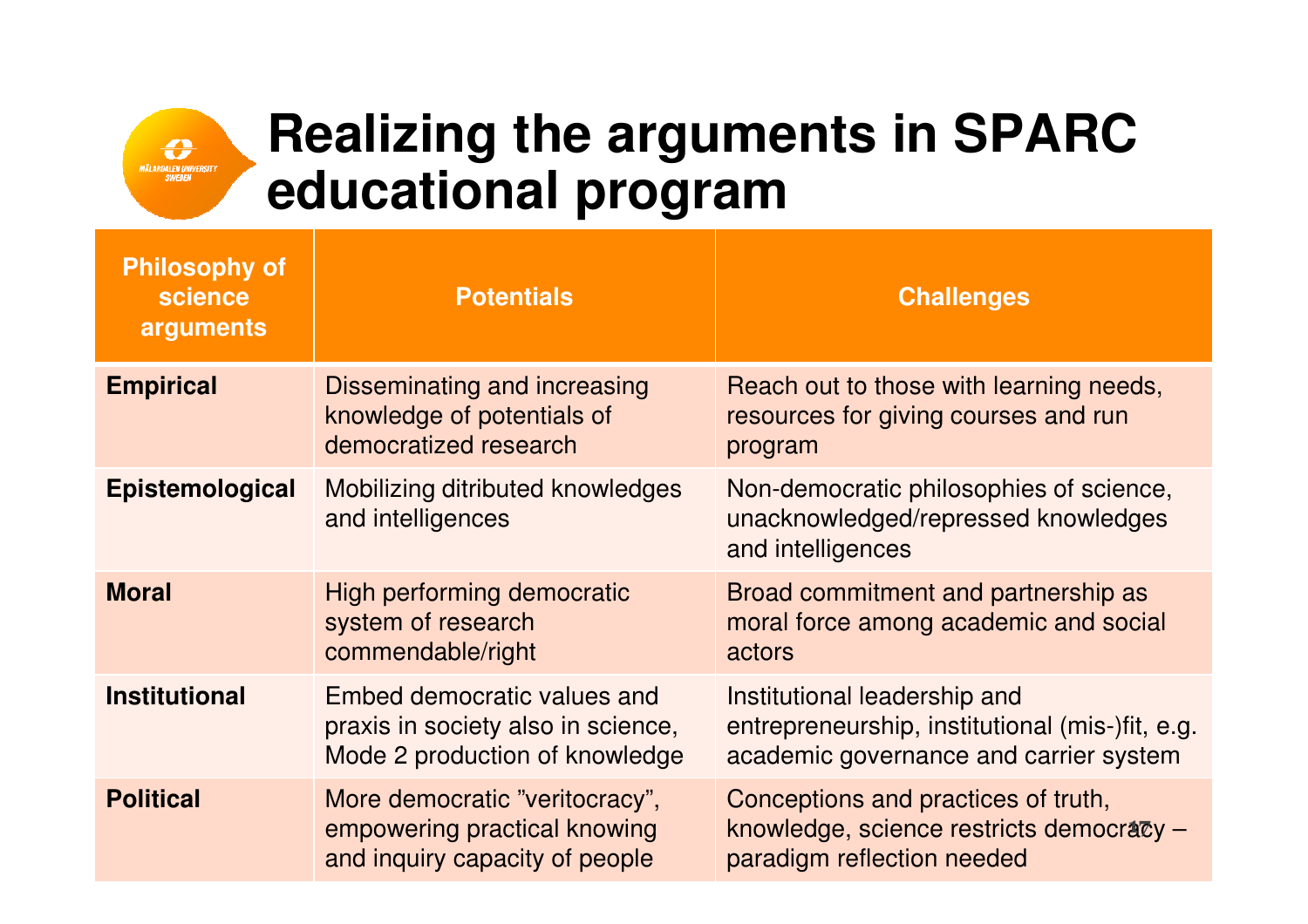

#### ●Reference:

Lindhult, E. (2016). Towards Democratic Scientific Inquiry? Participatory Democracy, Philosophy of Science and the Future of Action Research, In Gunnarsson, E., Hansen, H.P., Steen Nielsen, B. & Sriskandarajah, N. (eds). Action Research for Democracy. New Ideas and Perspectives from Scandinavia. New York: Routledge (in publication). Pp. 199-215.



#### 20% discount with this flyer

#### **Action Research for Democracy**

New Ideas and Perspectives from Scandinavia

Edited by Ewa Gunnarsson, Luleå University of Technology. Sweden, Hans Peter Hansen, Swedish University of Agricultural Sciences, Birger Steen Nielsen, Roskilde University, Denmark and Nadaralah Sriskandaralah. Swedish University of Agricultural Sciences

Series: Routledge Advances in Research Methods

Contemporary society encounters profound economical. socio-ecological and political crises challenging the democratic foundation of our societies. This book addresses the potentials and challenges for Action Research supporting democratic alternatives. It offers a broad spectrum of examples from Scandinavian Action Research showing different openings towards democratic development, and provides a basis for theoretical as well as practical oriented discussions and critical reflections. within the field of Action Research and related research orientations, involving a wide range of actors.

#### 20% Discount Available - enter the code FLR40 at checkout\*

Hb: 978-1-138-96122-7 | £72.00

\*Offer cannot be used in conjunction with any other offer or discount and only applies to books purchased directly via our website.

For more details, or to request a copy for review, please contact: Tom Eden, (Marketing Assistant), tomaden@tandico.uk

Routledge Taylor & Francis Croup :For more information visit<br>www.routledge.com/9781138961227